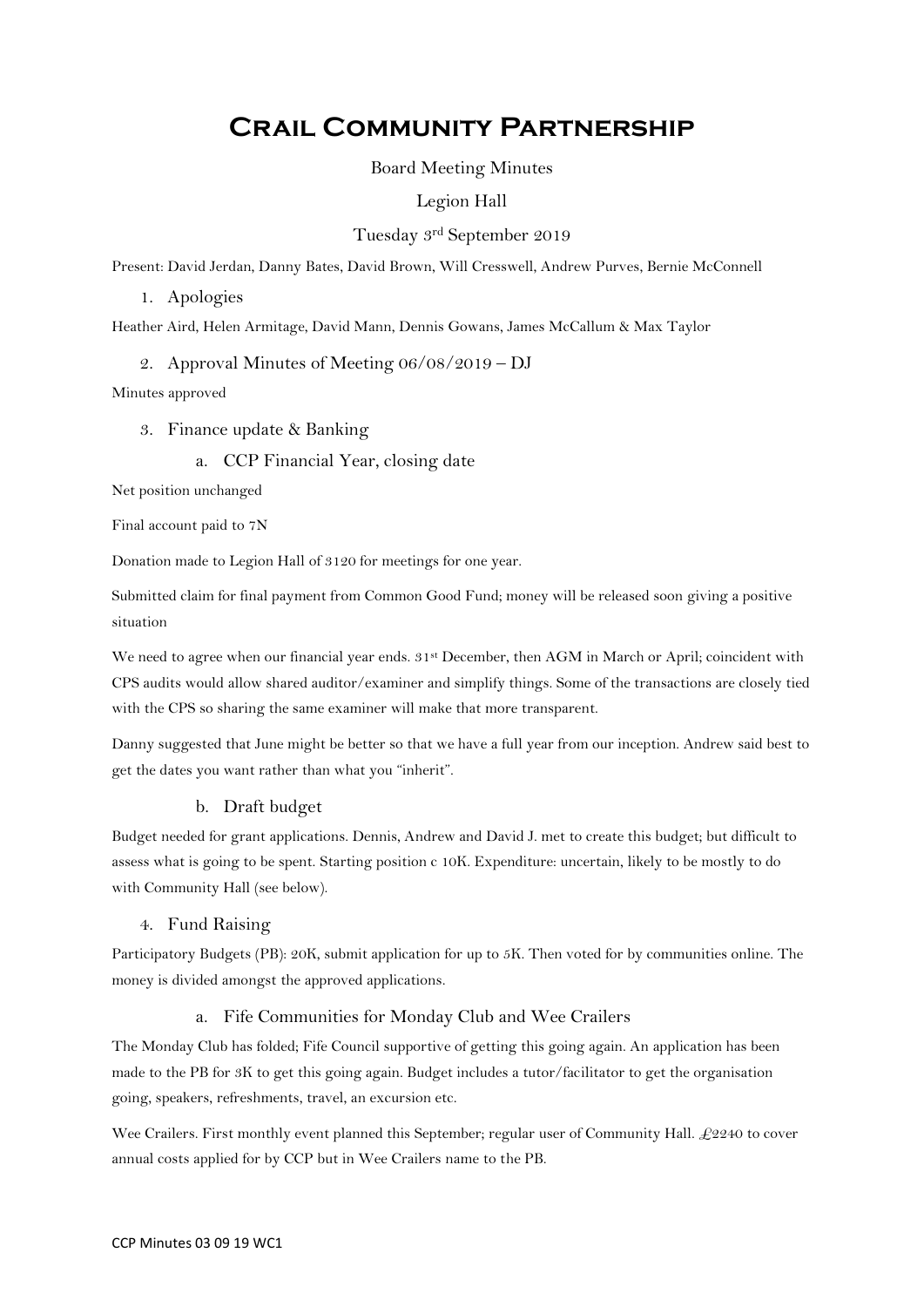# b. CPS – Denburn Park

Funding is coming in for this independently through Dennis Gowans efforts for the CPS.

#### c. Asset Transfer – Scottish Land Fund

#### **Community Hall**

Funding likely from Scottish Land Fund for the Community Hall. A valuation is needed. Then negotiate. Can report more specifically next month. Some discussion about ultimate ownership of the hall was made.

#### *Notes submitted by David J. 3<sup>rd</sup> Sept for the meeting*

Dennis and I met with Janice laird on 22 August. There is no opposition from Fife Council to an asset transfer. We have jointly instructed the District valuer to prepare a valuation of the premises. The fee will be a maximum of £500 and will be split 50% each. Fife Council will not charge legal fees. We have support from the Community land Fund and expect the costs involved in acquiring the building to be covered.

We also now need an up to date condition survey. I met with John Sanders of Simpson and Brown yesterday. The cost of the survey with indicative costs for repair works to the exterior, will be £500 plus vat. I recommend that we instruct this immediately.

I also discussed with John a range of possible renovation and improvement works. His fee to produce a range of alternative layouts, plans, presentation drawings, with options for phasing and costings would be £4,400 (inc vat). I emphasised that we were keen to go to the Climate Challenge Fund for some of the funding. This places great emphasis on sustainability, heating efficiency, insulation, efficient lighting, solar power etc etc. John has done a scheme that meets these criteria at the Gate Church in Dundee. For discussion, but we are going to need a clear idea of what we are going to try to do with the building and I would be keen to proceed. We could look for appropriate grant funding or approach Crail Food festival for the £3,000 that they have reserved for a suitable project.

I am forwarding an email just received from John, that sets it out in some detail.

*"Thank you for meeting me at Crail Community Hall yesterday. You asked for quotes for packages of work.* 

*The first of these is a condition inspection. This would be an update of the previous condition inspection. I would visit on Friday the 13th of September. I would aim to have the revised report to you by the following Friday. On that day I would arrive around 10.30am and I would stay until 5pm but I would make sure that I need to do inside is done before the caretaker leaves at the end of his day. It would be useful to have ladders on site. I would*  inspect the roof and the parts that need ladders first. I would probably only need the ladders for less than an hour *from about 11 o'clock. I might not need to climb onto the roofs. I can get a good assessment of the extent of deterioration of the roofs from looking from the ladder.* 

*The report will include my ballpark figures for the cost of repairs. These will not be quantity surveyors quantified figures but they should be enough to make fundamental decisions.* 

*The cost for this work would be;*

*Inspection and Report £500, Expenses Included, VAT @ 20% £100*

*Total £600*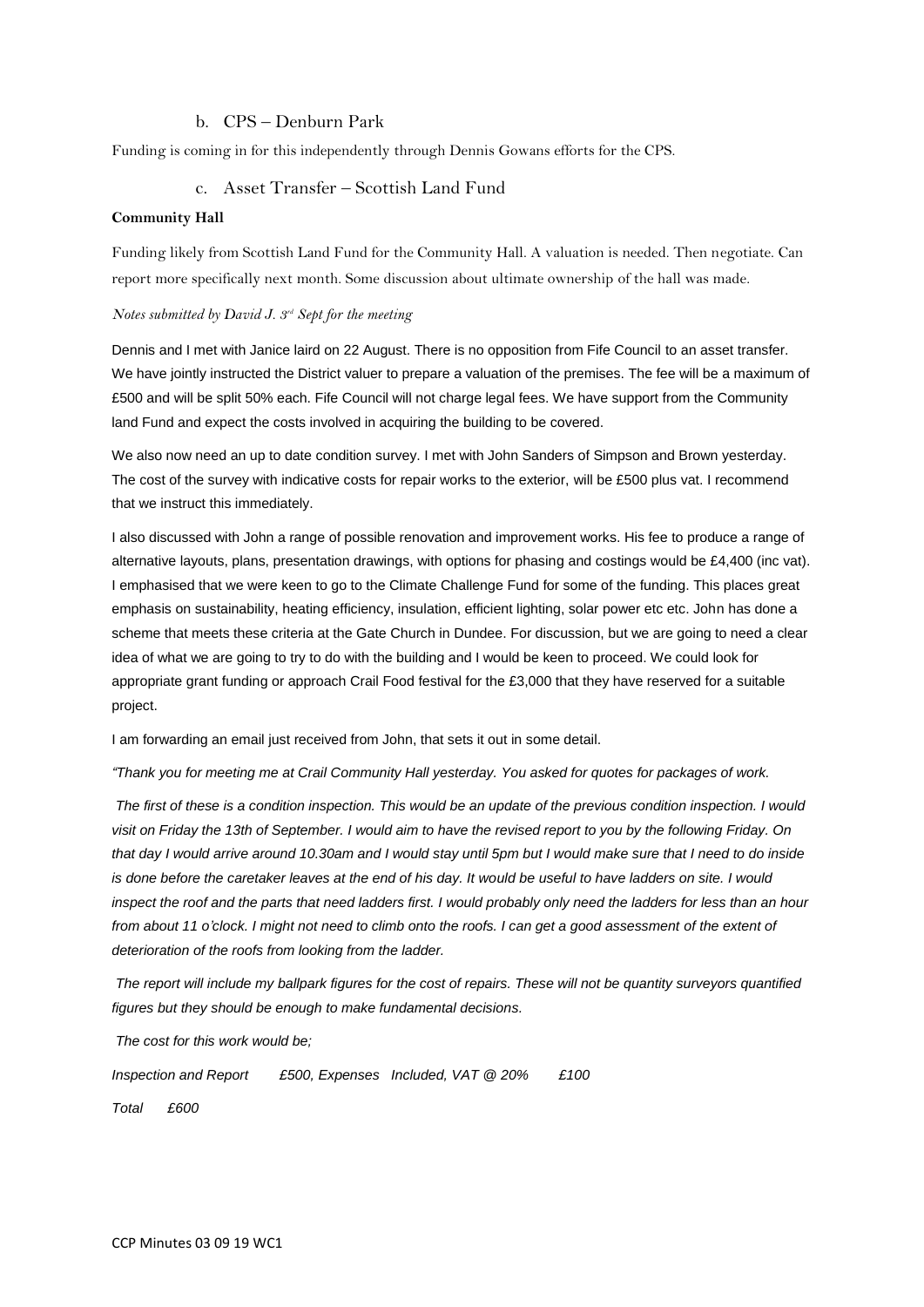*We can also quote for writing an Options Appraisal. The options appraisal is intended to move the project on towards an agreed scheme, towards consents and also to assist with fundraising. The options appraisal would include;* 

*• Plans and elevations showing different options to meet your brief. These would be intended for discussion and to refine the brief.*

- *A description and outline specification for each option.*
- *An assessment of the whole site including the opportunities for car parking and moving the tennis courts.*
- *Quantity Surveyors' costs.*
- *A summary and explanation of the preferred option.*
- *Some historical and significance context for the design.*
- *Drawings for the preferred option and a rendered 3D image to help with fundraising.*

*The Options Appraisal would be completed between 6-8 weeks after commissioning.*

*Cost for this work would be;*

| Architect                | £3.000 |              |       |
|--------------------------|--------|--------------|-------|
| <b>Quantity Surveyor</b> |        |              | £ 500 |
| Total                    |        | £3,500       |       |
| Expenses                 |        |              | £ 250 |
| VAT @ 20%                |        | $\mathbf{f}$ | 650   |
| Total                    |        | £4,400       |       |

*The quantity Surveyor, Kenneth Ferguson, does not charge VAT so it has not been included in this. In order to ensure that VAT is not charged, Kenneth will send you a fee account separately for his part of the work.*

*I hope this is reasonable but let me know if you would like to discuss anything in it.*

*John Sanders, Partner For Simpson & Brown*

*www.simpsonandbrown.co.uk"*

We will also have to start on the business plan. A number of potential uses for the hall have been identified and these would have to be worked through and tested. However, they include:

- 1) A credit union office
- 2) Monday Club
- 3) Wee Crailers
- 4) Morning activity/games club
- 5) Virtual office
- 6) Development of sporting initiatives
- 7) Regular concert programme
- 8) Targeted wedding/birthday party venue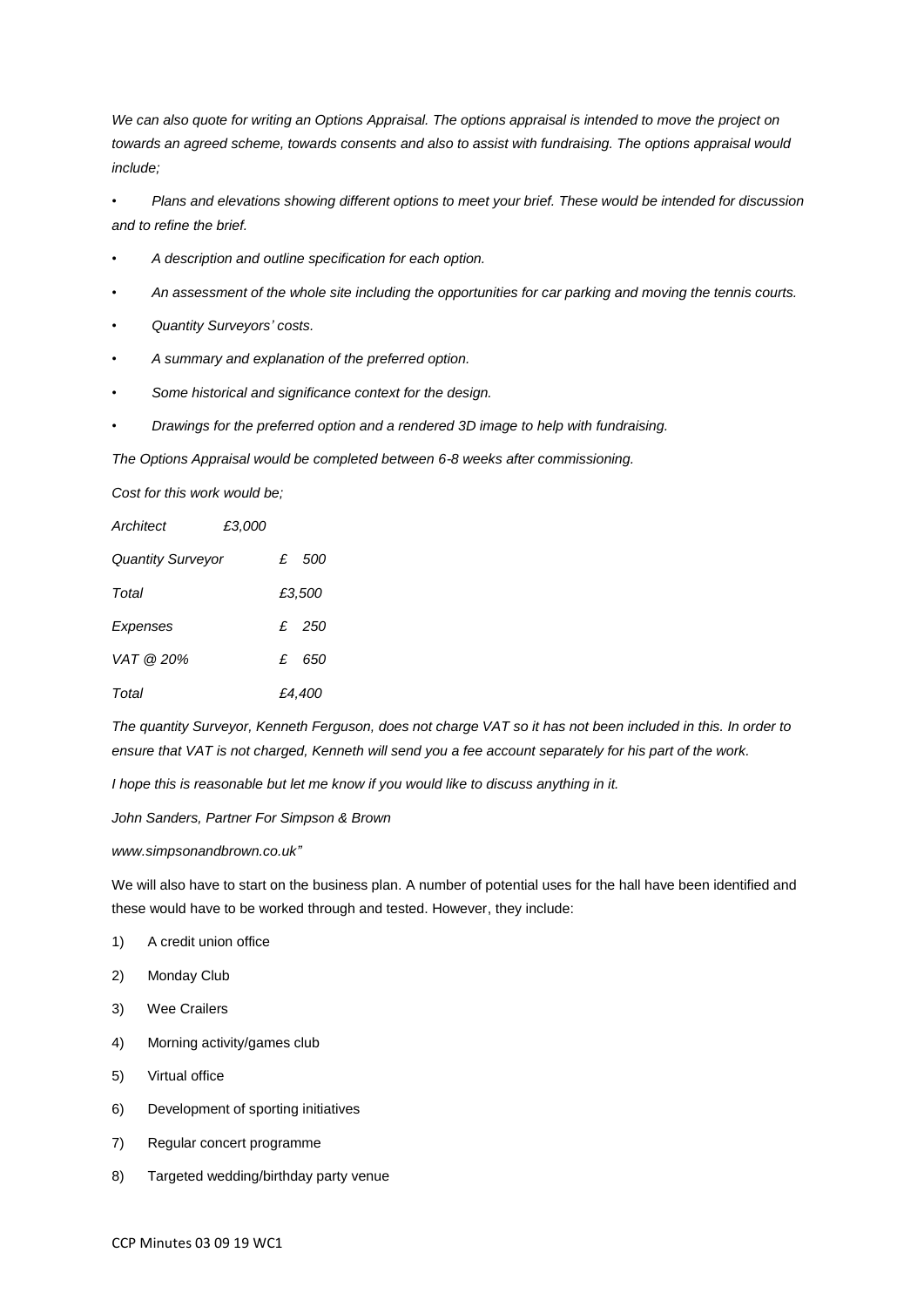#### 9) Simulated golf bay

#### 10) Markets

The list is not exhaustive and will need to be worked on.

#### **Denburn Wood**

Fife Council now approached to transfer ownership of the remaining bits of Denburn Wood to the CPS. Other bits of land need to be considered (i.e. Bow Butts north of wood).

# d. Wormiston fund raising

James M. – fund raising at Wormiston next year. Sunday 2<sup>nd</sup> August 2020. Scottish Gardens Scheme – they take 40%; 30% each to CPS and CCP. Hope to raise 4-5K. Thanks to James for offering his garden.

#### 5. Membership Status & Initiatives (inc youth recruitment) – HA

*Notes submitted by Heather A 29th August*

- 1. Membership is as follows:
	- 125 members
	- 121 Life / 4 Annual
	- 120 Ordinary / 4 Associate / 1 Junior
- 2. The Karail magazine is due out to cover Autumn/Winter and there is room for 1 A4 page from Crail Community Partnership.
- 3. Updates are needed for the website.
- 4. A strategy to involve and motivate teenagers is needed.
- 5. Dennis and I have been working with Kieran and Morgan Ireland to develop Crail.Info and hope to approach businesses in the middle of September when Dennis is back. As well as talking to them about Crail.Info we are planning on presenting them with a hard copy of the report etc. We are proposing that businesses pay £15 a year for being on the website and it will suggest an optional donation for community groups.
- 6. Willie Rennie's office are waiting on a response from the planning ministers office in regards to a date for us presenting the report at Holyrood – you will understand politics and politicians are a bit messy at the moment.

Golf Club note about joining CCP went out but no takers as yet. Probably better for the golf club to directly email all KY10 golfers.

6. Charrette Report – DJ

#### a. August Drop-in Centre report

Drop in successful. 40 people in but mostly known "charretters". Good engagement and positive suggestions.

b. Schedule for bi-monthly Drop Ins

Probably a good idea to continue drop ins every other month to continue public engagement. Next one could be focussed on Sheep field ideas – October  $12<sup>th</sup>$ , 10-12.

- 7. Sub-committees & projects
	- a. Harbour initiatives BM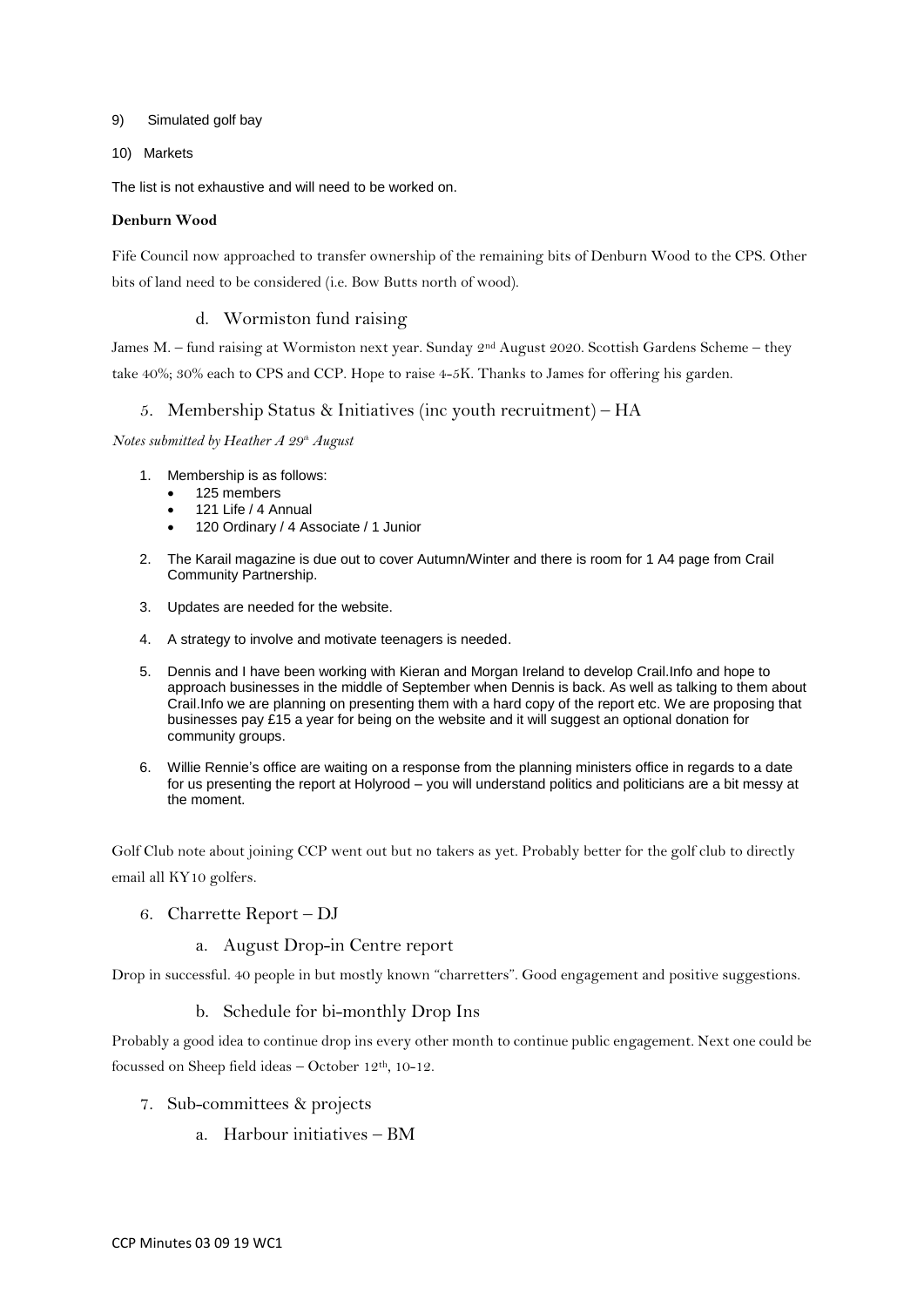Bernie met with Gordon Lockhart. Wishlist for harbour improvements being developed: 30 different items that need to be improved at the Harbour. Consulting with an aquaculturist, to determine about financial viability of sustainable lobster hatchery.

# b. Crail/North – DB

Contact with Kristen, expert in Scottish Government about Master Plan Consent Authority. Sought a meeting but apparently further legislation needed (2 years). On MCAs – "this is the realm of the local authority, not communities". There are other schemes being piloted that might be more suitable. The idea of a tripartite agreement (local authority, community and developer) is probably still viable but only with close participation of Fife Council planning department. Next step is to involve Fife Council. David spoke with two architects about the development but still too early for any definite plans. Bernie pointed out that we need to contact the landowner – James M has spoken to Jonathan Kilfeder about the plans. David B & David J will talk to Jonathan K to bring him into the loop; will combine this with talking about ideas for Denburn Park, close to where they live. Contact with Steven Tolson still being maintained. Winchburgh Developments – date for meeting to be arranged: they have experience of similar projects.

# c. Strategy – JM

EDF won't discuss what they will fund until next year

Presentation at Holyrood. Brexit getting in the way. More time, more concrete plans to present so turn the delay into a benefit.

# d. Environment – WC

*Notes submitted by Will C. 1<sup>st</sup> Sept for the meeting* 

#### **Crail Community Partnership Environmental sub-committee meeting of the wider volunteer group 22/8/19**

**Present:** Paul Hutchinson, Erica Hollis, Helen Byres, Christian Moire, Jean Durie, Fenella McClelland, Sandy Young, Lesley Lind, Chris Broome (core committee), John Anderson (core), Helen Armitage (core), Sue Holt (core), Dennis Gowans, Jude Gallon-Fry, Will Cresswell (core) **Apologies:** Sonja Potjewijd

Will Cresswell chaired the meeting.

- *1. Round the room introductions*
- *2. Denburn Park*

Dennis Gowans described the present position of the plan to turn the current sheep field at the south of Denburn into an accessible, lightly wooded or orchard parkland transition between Denburn Wood and Triangle Park leading down into Roome Bay past the Doocote. Crail Preservation Trust manages the field and have taken the lead (i.e. mostly through Dennis) to make the changes. The National Trust for Scotland, who maintain the terms and conditions of the land as specified by the donor, Professor David Rutherford Dow (who gave the land to Crail) have approved the change of use from the sheep field. The binding conditions are that nothing must ever be built on the land, but there are no further conditions for how the people of Crail can use the land: the National Trust wish us well with the idea. The shepherds have been given notice that the field will not be available to rent next year. It was noted that there have been several problems of neglect of the sheep this summer, with the SPCA being called with respect to one incident.

As yet there are no definite plans and these are to be formed after further consultation over the next few months, ideally to have a clear plan for the December meeting of the Crail Preservation Society. Dennis in consultation with Chris Broome (member of the core CCP Environmental Committee and Head of the Fife Coast and Countryside Trust that manages the coastal path) has obtained costings to provide gates and a pathway through the field. These formed part of a recent successful grant application for some of this amount. Dennis bid for the money from Paths for All on the basis that 'Crail's Youth' should be involved in planning and establishing whatever we do. The thinking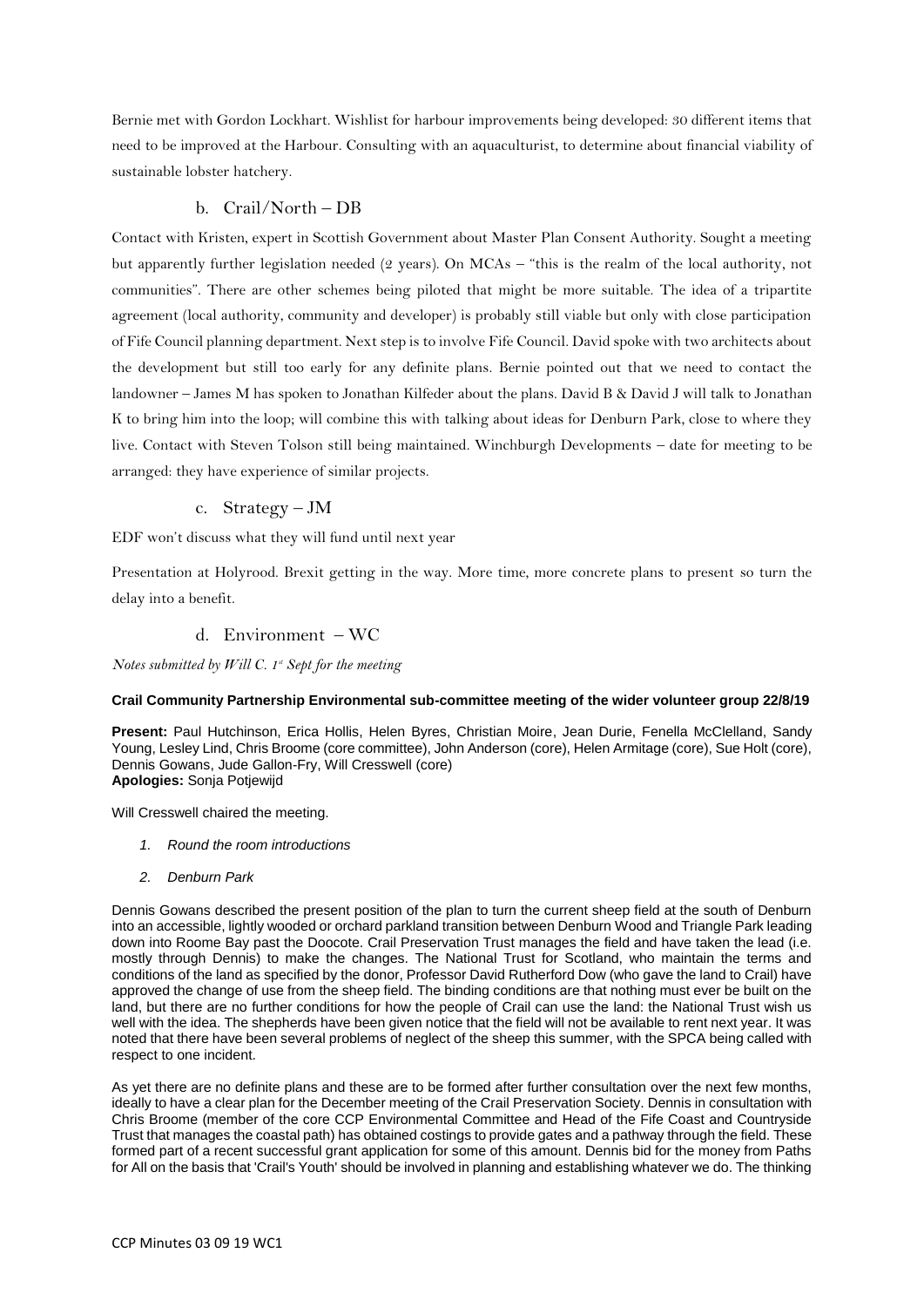being that we need this generation of youngsters to grow up with a desire to look after Denburn Park: planning and work on the sheep field needs therefore to include young people.

The exact location, design, entry and exit points are open for discussion. Other suggested plans for the field include expansion of the orchard, a wildflower meadow, increased tree planting (with the caveat that it would be smaller trees transitioning from Denburn Wood to Triangle Park), opening up the burn and a pond. There was some discussion about whether the sheep could be retained in the field, albeit with different shepherds. It was noted that the field had been previously used for donkeys, and well before that as the town rubbish dump: using the field for sheep is a relatively recent "tradition". There was some discussion about not allowing dogs in the field or options such as only allowing dogs on leads to provide at least one public space in Crail without the concomitant disturbance and mess that unrestricted dog usage brings.

Further consultation and solicitation for ideas needs to be done, for example through an article in Crail Matters. The 'Denburn Park Neighbours' should have a questionnaire through their doors that can be returned to CPS via the Museum. We should do as any other FC Planning activity does. We can use the same material we plan to put in Crail Matters.

Actions resulting from the discussion were:

- (i) Outline the current situation with Denburn Park and ask for ideas and suggestions via an article in Crail Matters – **Will Cresswell** to write this for an issue in early September
- (ii) Leaflet Denburn Park neighbouring houses **Dennis Gowans** mid September
- (iii) The committee would provide ideas and suggestions **everyone** to submit these to Will Cresswell for the end of September
- (iv) The **core committee** will collate ideas and draw up a draft plan, consulting directly with the Crail Preservation Trust, through **Dennis Gowans** (October).
- (v) The draft plan would be circulated to the **wider sub-committee** and anyone who has contributed for comments (November).
- (vi) A final plan in the form of a list of priorities and a rough sketch plan of the field layout would be made by the **core committee** for the Crail Preservation Society in early December.
	- *3. Paths, access and connectivity*

Chris Broome described how it would be possible for Crailers to take greater responsibility for the management of paths, so that accessibility of paths could be improved. The path from behind Balcomie Caravan Park to Hammer Inn was discussed as an example of a currently badly managed path where walking was very difficult much of the time. Direct control of path management in some areas would also allow us to manage them much more sympathetically for biodiversity. Chris is putting together plans for identifying and then training volunteers in path management – i.e. use of strimmers and other equipment – to make this happen.

Actions resulting from the discussion were:

- (i) Volunteers to let Chris Broome know they are interested **everyone**
- (ii) A note about this to be put into Crail Matters to also find more volunteers **Will Cresswell** to write this for a September issue
- (iii) A training plan to be developed **Chris Broome**
- *4. Trees and woodland*

Will Cresswell reported that Richard Smith – Fife Council's Team Manager for Access and Biodiversity – was happy to meet some of us in Crail to discuss the environmental plans we have for Crail, with an idea to work with us developing this. A date for this is to be arranged shortly. UPDATE: We have made progress with Richard Smith – he is meeting Will Cresswell and any other interested person from the committee at the south entrance to Denburn Wood on Friday 6<sup>th</sup> September for a walk around Crail to discuss the local plan. This will hopefully start a more active cooperation between Fife Council and us with respect to biodiversity.

There is no tree work planned by the Council in Denburn Wood, only the tree management in Bow Butts which we have full details of. Closer cooperation with Fife Council, through starting a conversation with Richard Smith, is hoped for so that future tree management is consistent with the Crail Local Action Plan. It is hoped that one or two people from the wider environmental sub-committee would take on roles of "tree wardens", who would be the first stop for any complaints about trees, or plans from Fife Council for tree work, so that tree management was only done as absolutely necessary and with appropriate mitigation measures put into place so that there was a net improvement in biodiversity afterwards. There was some discussion whether monitoring in this way would also work for spraying of weed killer.

There was a brief report on the ongoing discussions about how to best proceed with the Denburn North extension, alongside the new housing proposed to the east of Bow Butts. This is currently in the hands of the overall Crail Community Partnership committee because progressing this depends on official acknowledgement that the